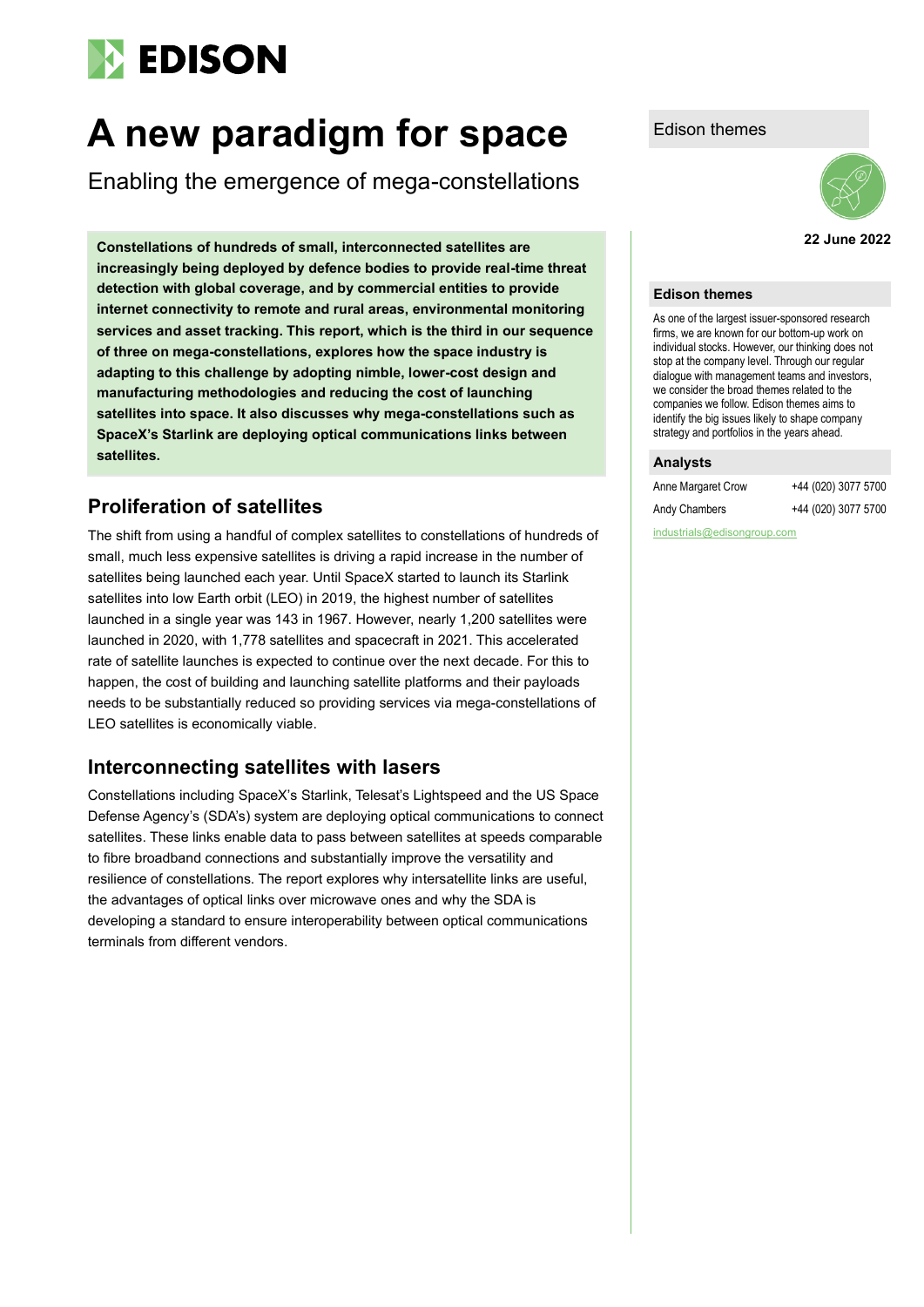

# **Enabling the space industry's new paradigm**

## **Acceleration in the number of satellites launched**

As discussed in the [first](https://www.edisongroup.com/sector-report/all-seeing-eye-in-the-sky/) and [second](https://www.edisongroup.com/sector-report/internet-in-the-sky/) notes in this series, demand for connectivity and remote monitoring services over satellite for both government and commercial purposes is driving a rapid increase in the number of satellites being launched each year. According to Statista, between 1957 and 2019 the highest number of satellites launched in a single year was 143, which was achieved in 1967. There was a step-change in 2020, when nearly 1,200 satellites were launched (source: Satellite Industry Association), primarily attributable to SpaceX ramping up activity on its Starlink constellation. This was followed by the launch of 1,778 satellites and spacecraft in 2021 (source: CosmoQuest). The accelerated rate of satellite launches is expected to continue over the next decade. According to a report published by Euroconsult in December 2021, there will be an average of 1,700 new satellites launched each year by 2030.

## **Reduction in launch costs**

We believe the step-change in launch activity that took place in 2020 was partly attributable to the substantial reduction in launch costs enabled by the use of reusable launch platforms. According to a study by the US Center for Strategic and International Studies, NASA's space shuttles cost an average of \$1.6bn per flight, equivalent to nearly \$30,000 per pound of payload (in 2021 US dollars) to reach LEO. Russia's Soyuz rockets cost from \$53m to \$225m per launch, equivalent to over \$8,000 per pound of payload. In contrast SpaceX, which deploys reusable launch platforms, has recently put up its prices for its small satellite rideshare programme to start at \$1.1m for a payload weighing 200kg (equivalent to c \$2,500 per pound of payload).



**Exhibit 1: Video showing SpaceX landing reusable rocket**

Source: SpaceX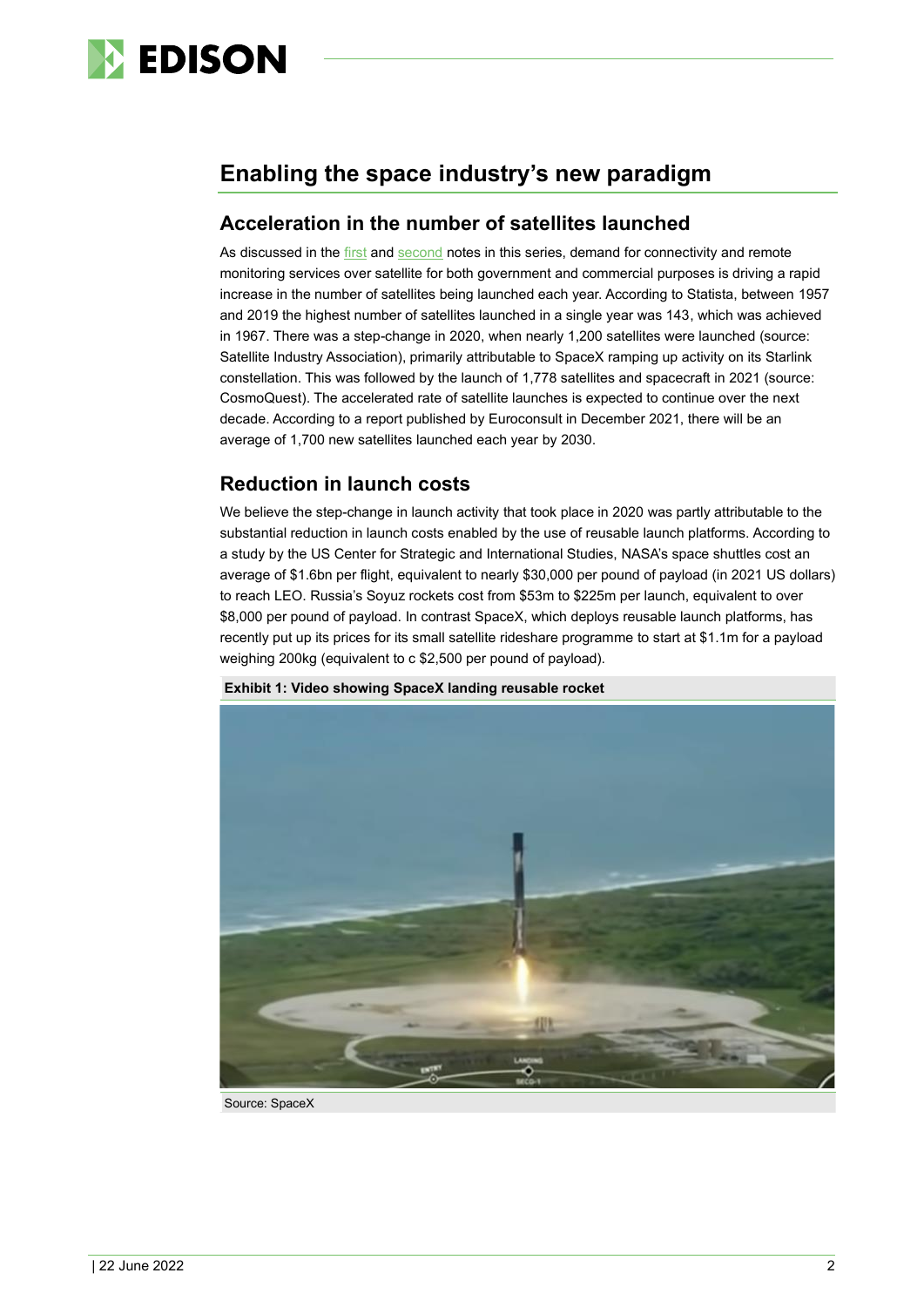

## **Reduction in manufacturing costs**

If commercial mega-constellations are to be viable, they need to offer internet packages at rates comparable to those that can be achieved by fixed and mobile networks. This means the cost of manufacturing satellites also needs to come down. In 2016 satellite communication company Talia estimated that fewer than 100 high-throughput communications satellites would collectively cost over \$17bn. In contrast, according to Teslarati the cost of manufacturing one of SpaceX's Starlink satellites was well below US\$0.5m in 2019. The transition from deploying a few highly complex, expensive communications satellites to constellations of many smaller, relatively inexpensive satellites substantially reduces the initial capital costs for network operators and enables them to start collecting revenue more quickly because the network can be rolled-out in phases.

Achieving this level of cost reduction has been a challenge for the space industry, which historically has manufactured one-off, highly complex and expensive satellites that have taken several years to design and build. The new approach needed is exemplified by companies such as AAC Clyde Space (AAC:SS; see our [research on the company\)](https://www.edisongroup.com/company/aac-clyde-space/), which has been supplying the small satellite market since 2005. Among other services for the small satellite market, the group designs, builds, integrates and tests complete microsatellite platforms weighing up to c 50kg, including nanosatellites (satellites weighing less than 10kg). The use of standardised subsystems and platforms is fundamental to the group's approach, enabling it to supply multiple identical satellites for deployment in constellations. AAC also builds, owns and operates nanosatellites to service customer requirements and will launch networks of LEO microsatellites over the remainder of this decade to enhance its space data as a service (SDaaS) offering.

It is notable that SpaceX, which by April 2022 had launched more than 2,300 Starlink satellites, decided to design and manufacture these satellites in-house, rather than outsource them to a longestablished aerospace contractor. By March 2022, SpaceX was manufacturing 'close to eight satellites a day' at its facility in Redmond, Washington. Both Planet Labs (PL:US), which has over 200 Earth observation satellites in orbit, and Satellogic (SATL:US), which has 22 Earth observation satellites in orbit, also build and manufacture their satellites in-house. Satellogic is building a factory in the Netherlands that it intends will be able to output 25 satellites per quarter by Q323. Bringing manufacturing in-house has the additional advantage of enabling these two Earth observation companies to update each new batch of satellites with up-to-date technology. (Please see our second note in this series, [Internet in the sky,](https://www.edisongroup.com/sector-report/internet-in-the-sky/) for details of these and other commercial megaconstellations.)

Achieving cost reductions is also a challenge for traditional defence contractors supplying satellite payloads. In December 2021 CACI International (CACI:US), a large defence contractor that had previously manufactured advanced laser communications systems for NASA and US intelligence agencies, acquired SA Photonics for US\$275m to pursue military and commercial markets for small, lower-cost optical terminals. As well as changing their manufacturing methodology to meet customers' target prices, traditional contractors need to expand their manufacturing capacity. For example, CACI is expanding its manufacturing facilities in Florida so it can produce several hundred optical terminals per year. Tesat is preparing for a production rate of 160 optical communication terminals per month, equivalent to 1,920 terminals/year. General Atomics is expanding production facilities in California and Mississippi. Mynaric, which is a relatively new market entrant so does not need to unlearn traditional manufacturing methodologies, opened a new production hall at its facility in Germany in June 2021 to meet expected demand. The company has an ultimate annual production target of 2,000 terminals.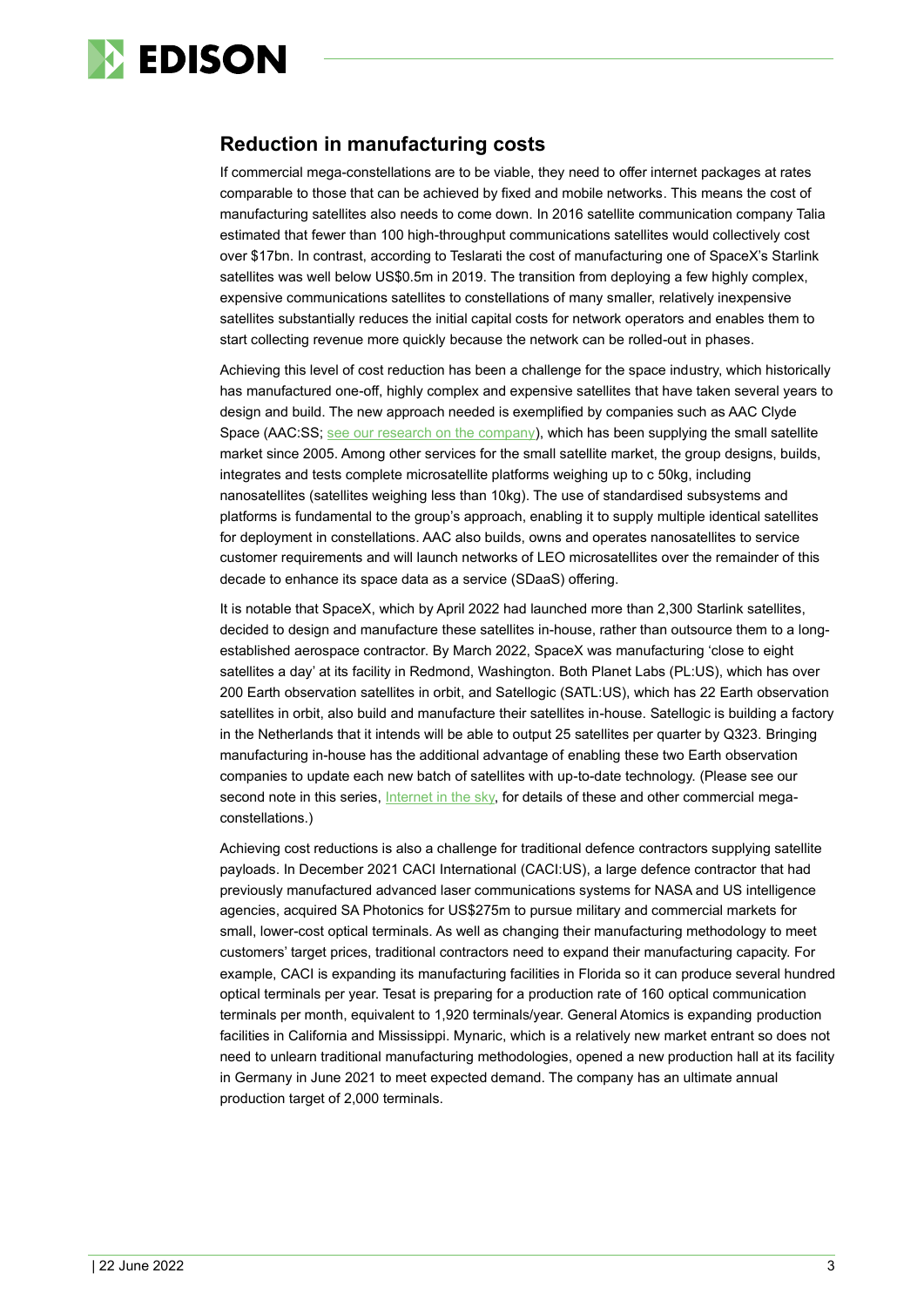

## **Reduction in design times**

Historically, government satellite programmes have been more concerned about functionality, rather than cost. However, SDA is developing a mega-constellation of nearly 1,000 LEO satellites and intends to launch hundreds of satellites into space every two years until at least 2030. The agency has stated that to keep the pace needed to design, build, procure and launch so many satellites, it is relying heavily on industrial partners. Importantly, the SDA wants these industrial partners to change their mindset. The SDA notes its motto 'Semper citius', which translates as 'always faster', recognises that good enough capabilities in the hands of the joint war fighter sooner may be better than delivering the perfect solution too late. It wants its industrial partners to adapt their process methods from ones that were suitable for delivering small numbers of complex, individually designed satellites to methodologies suitable for delivery of hundreds of smaller, less expensive satellites. It is also asking suppliers to meet short timeframes. Historically, it has taken two to three years to develop and launch a larger commercial satellite. In contrast, a small satellite for deployment in a LEO mega-constellation can be developed and launched in less than a year.

# **Interlinking satellites**

## **Cross-links critical for difficult terrain**

Until the advent of constellations with dozens of satellites such as Iridium, satellites typically operated on a 'bent-pipe' model. Satellites would receive signals transmitted from the Earth's surface and retransmit them to other points within the same footprint. This was fine for applications deploying satellites in geostationary orbit (GEO) because they are so far from the Earth that a single satellite can cover almost one-third of the Earth's surface. Since LEO satellites are closer to the Earth's surface, the footprint covered by each individual satellite is much smaller, typically a radius of about 1,000km. The 'bent-pipe' model is still viable for LEO observation satellites, but only if the data are not time critical and it is acceptable to wait for a satellite to pass over the North Pole and collect temperature data (for example), store those data until the satellite is above a ground station, such as in Alaska, transmit the data to the ground station then to a terrestrial network. It is only practical for an internet user if both they and a ground station are simultaneously in the same satellite footprint. It would not work for a military application if the US government wanted to receive data immediately from a satellite above, say Russia, because the nearby Earth stations would be under the control of another nation. The solution to these problems is to add cross-links to satellites so they can communicate with neighbouring satellites in the network. If there is not a suitable ground station underneath to transmit to, signals can be transferred from one satellite to the next until they reach one where there is a suitable ground station within its footprint.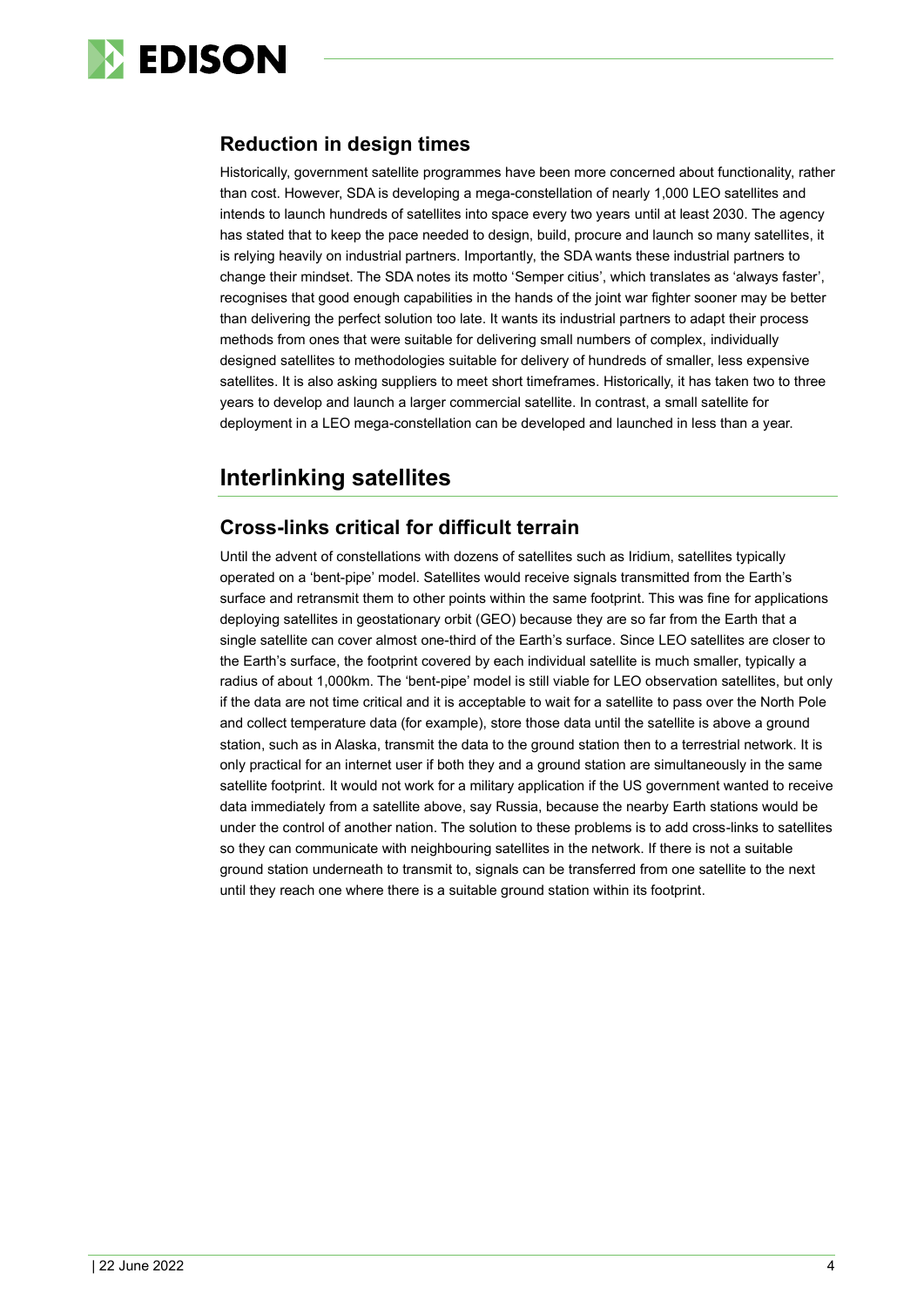

#### **Optical cross-links versus microwave crosslinks**



**Exhibit 2: CONDOR terminal for intersatellite links Exhibit 3: Testing optical communications links in a cleanroom environment**



Source: Mynaric Source: Mynaric Source: Mynaric

One of the first satellite constellations to deploy intersatellite crosslinks was Iridium. It uses microwave (radio frequency) links operating at 23.2–23.4 GHz, which is the Ka frequency band. More recent constellations including SpaceX's Starlink, Telesat's Lightspeed and the SDA's system are deploying optical communications to connect between satellites. These operate at a much higher frequency than microwave links, for example Mynaric's (M0Y.DE, MYNA.US; [see our](https://www.edisongroup.com/company/mynaric/) [research on Mynaric\)](https://www.edisongroup.com/company/mynaric/) optical terminals use near infrared light waves, operating at around 200THz (1THz = 1,000GHz). Optical technology supports transmission rates similar to what is achieved through optical cables in terrestrial applications. Experiments have demonstrated rates up to 320 times faster than the transmission rates achievable using advanced microwave links between satellites and the Earth and for intersatellite links. This speed is clearly advantageous for internetin-the-sky applications. It is also beneficial for downlinks from Earth observation satellites, because microwave links do not have the bandwidth to transmit all the data the satellites actually collect. In April 2022 optical links were used to transmit and receive more than 200 gigabits of data between the two Mandrake 2 satellites deployed under US Defense Advanced Research Projects Agency's (DARPA's) Blackjack programme. (See the [second](https://www.edisongroup.com/sector-report/internet-in-the-sky/) report in this series for more about the Blackjack programme.) The two satellites were about 100 kilometres apart. This test was a key step in demonstrating the viability of establishing optical links between two fast-moving satellites. Future links are expected to achieve much faster transmission rates (see Exhibit 4).

#### **Exhibit 4: Evolution of optical communication links**

| Programme                     | <b>Estimated/actual timescale</b> | Target/actual speed    |
|-------------------------------|-----------------------------------|------------------------|
| Mandrake 2                    | April 2022                        | Estimated at 0.04Gbps* |
| Blackjack                     | H <sub>222</sub>                  | 1.25Gbps               |
| SDA Tranche 0 Transport Layer | H222/H123                         | < 2.5Gbps              |
| SDA Tranche 1 Transport Layer | 2024                              | Not known              |
| <b>Telesat Lightspeed</b>     | 2025                              | 10Gbps                 |
| Space-BACN                    | 2025-26                           | 100Gbps                |

Source: Edison Investment Research. Note: \*Assuming bi-directional link operated continuously throughout the test period.

Wireless laser beams spread out orders of magnitude less than microwave links, so they are much more difficult to intercept illegally and therefore much more secure. The narrowness of the laser beam also means that wireless laser links from one network are less likely to interfere with wireless laser links in another network, so it is not necessary to obtain an operating licence from the International Telecommunication Union, for a wireless laser network. Obtaining a licence can take a year or two, significantly holding up constellation deployment. The interference issue is particularly important when considering constellations of many hundreds of LEO satellites and their impact on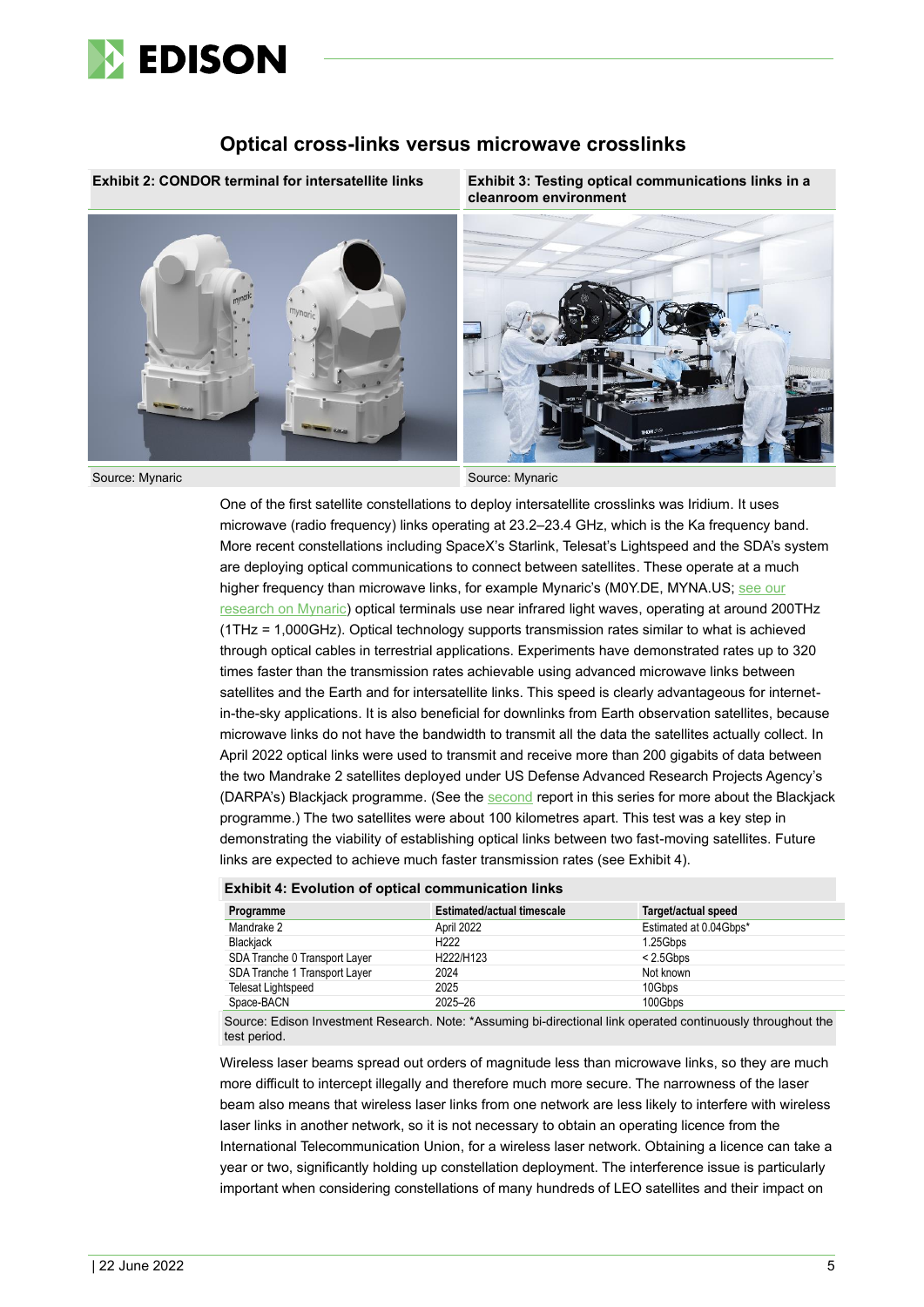

transmissions from existing GEO satellites. Additionally, laser links are significantly more power efficient, which is an important advantage when transmitting from a solar-powered satellite.

### **Interoperability is key**

Having cost-effective, interoperable, low-weight, low-power optical terminals is considered such a vital part of the SDA's system that DARPA has a dedicated programme, Space-Based Adaptive Communications Node (Space-BACN), to develop one. The companies participating in Space-BACN that manufacture terminals are Mynaric and SA Photonics, which was acquired by CACI International in November 2021 for US\$275m. We hav[e previously inferred](https://www.edisongroup.com/publication/optical-fibre-for-the-skies-2/28127/) that Mynaric, SA Photonics and Airbus's (AIR:PA) subsidiary Tesat are supplying terminals for the initial phase (Tranche 0) of the SDA's system. Since Northrup Grumman Space Systems has been awarded a contract worth US\$692m to supply 42 satellites for the next tranche (Tranche 1) of the system and in March 2022 Mynaric announced that it had 'entered into a definitive agreement with Northrop Grumman for delivery of optical communication terminals in the framework of a US government space program led by the Space Development Agency', it is reasonable to assume that Mynaric will be supplying terminals for the next phase of constellation roll-out as well.

Interoperability between terminals from different manufacturers is key because this removes the risk associated with having a single supplier of such a critical component. It also means different constellations can communicate with each other, so a government body would not need a dedicated constellation with complete global coverage, but could achieve that by complementing its own coverage with that from commercial constellations.

In May 2021, Mynaric became the first manufacturer to demonstrate compliance with the SDA's optical intersatellite link standard. In May 2022 Mynaric announced it had signed a contract with Airbus U.S. Space & Defense to host a Mynaric terminal on the International Space Station's functional testbed, Bartolomeo. The location will give the terminal a clear view of Earth and space, allowing Mynaric to test and demonstrate a range of laser communication use cases for its customers, including compliance with the SDA's interoperability standard. The terminal involved should be shipped out as part of the International Space Station Fall 2022 resupply mission.

## **Market growth predictions**

In February 2022, Northern Sky Research published the fourth edition of its Optical Satellite Communications report. This projects a US\$2bn market for optical satellite communication equipment over the next decade, driven primarily by upcoming LEO constellations. The report predicts market growth of 47% CAGR over the next decade to reach projected cumulative demand of around 6,000 terminals between 2022 and 2031, with a maximum demand of just under 900 terminals in 2031. The level of manufacturing capacity being installed by CACI, Mynaric and others noted above suggests this prediction is highly conservative, provided of course that the potential capacity is relatively well-utilised. Indeed, SpaceX could account for this number of terminals on its own if it launches a substantial proportion of the 12,000 LEO satellites that it was given approval for by the Federal Communications Commission (FCC) in March 2018 and each of these is equipped with two or more optical communications links.

### **Optical links to provide navigation capability**

Lasers can also be used to measure distance, for example the LiDAR currently used in iPhones for face recognition or in collision avoidance systems in vehicles. The lasers forming communications links between satellites can also be used to measure distance. The SDA also intends to use optical communication terminals and optical space to ground links to create a GPS-independent navigation capability for the National Defense Space Architecture constellation. The laser-based system will carry out situational awareness monitoring, providing information about the availability and possible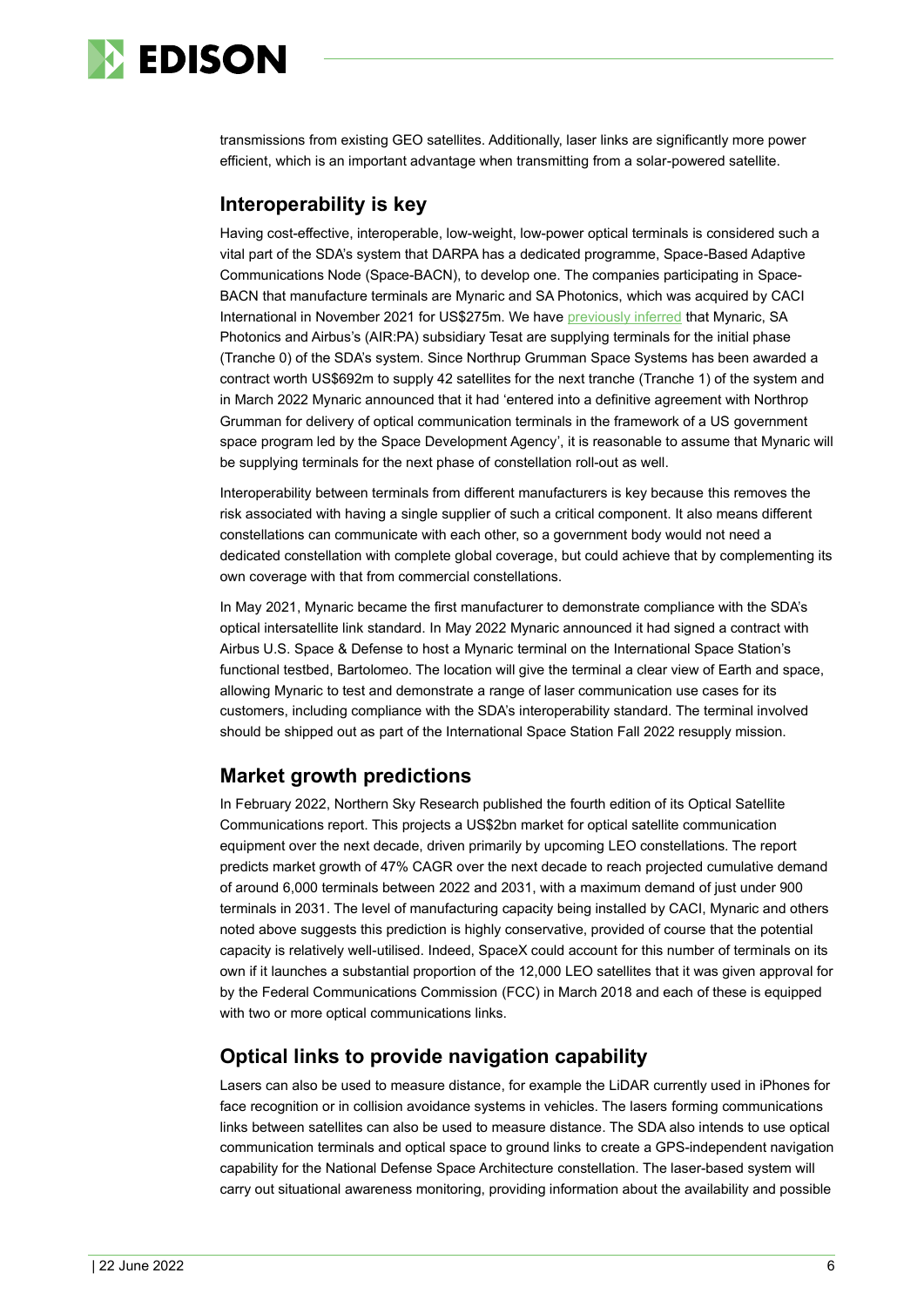

corruption of GPS signals in both the terrestrial and space domains. If there is an issue with the GPS service, the system will then provide warfighters with an alternative source of positioning.

# **Other notes in this series**

**[All seeing eye](https://www.edisongroup.com/sector-report/all-seeing-eye-in-the-sky/) in the sky:** a review of how governments are increasingly investing in constellations of many interconnected small satellites to provide timely information about military threats on a global basis, to support humanitarian rescue efforts, to monitor climate change and to prevent smuggling. **Published 9 May 2022**

**[Internet in the sky:](https://www.edisongroup.com/sector-report/internet-in-the-sky/)** a review of how constellations of hundreds of small, interconnected satellites are increasingly being deployed to provide internet connectivity to remote and rural areas, environmental monitoring services and asset tracking. The report also profiles several existing and proposed constellations, including those being rolled out by companies that have recently listed in the United States via the special purpose acquisition company route. **Published 23 May 2022**

While not part of this series of reports, the importance of adopting higher volume manufacturing methodologies to supply satellites at the price point, volume and timescales required for megaconstellations is discussed in our recent webina[r The industrialisation of space](https://www.edisongroup.com/edison-tv/webinar-the-industrialisation-of-space/) and an associate[d](https://www.youtube.com/watch?v=O8NCZdjJPlQ) [interview with Mynaric.](https://www.youtube.com/watch?v=O8NCZdjJPlQ)